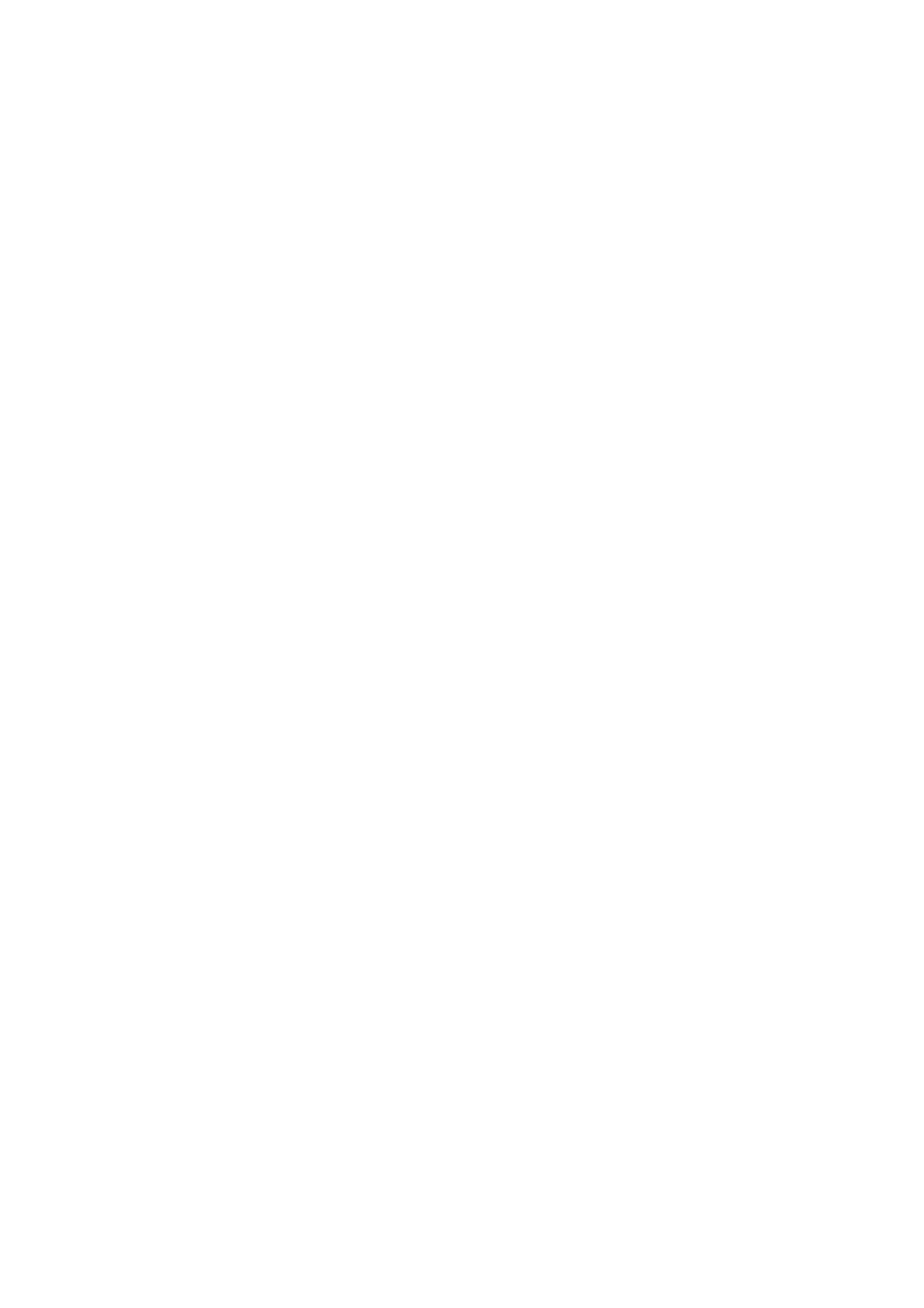*I certify that this PUBLIC BILL, which originated in the LEGISLATIVE ASSEMBLY, has finally passed the LEGISLATIVE COUNCIL and the LEGISLATIVE ASSEMBLY of NEW SOUTH WALES.*

> *Clerk of the Legislative Assembly. Legislative Assembly, Sydney, , 2003*



New South Wales

## **Criminal Procedure Amendment (Sexual Offence Evidence) Bill 2003**

Act No , 2003

An Act to amend the *Criminal Procedure Act 1986* to protect a complainant in certain sexual offence proceedings from being questioned directly by the accused person.

*I have examined this Bill, and find it to correspond in all respects with the Bill as finally passed by both Houses.*

*Chairman of Committees of the Legislative Assembly.*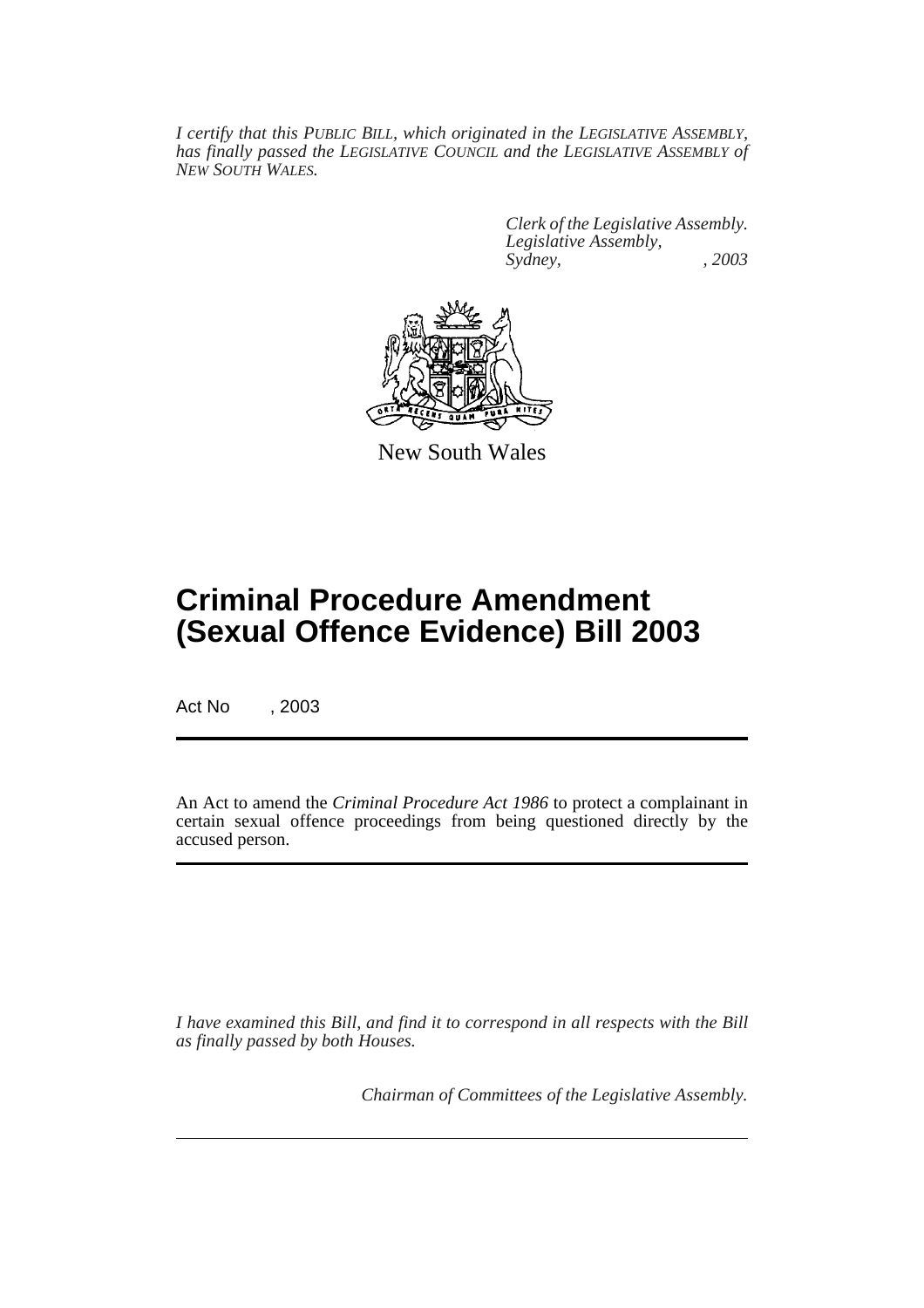#### <span id="page-3-0"></span>**The Legislature of New South Wales enacts:**

### **1 Name of Act**

This Act is the *Criminal Procedure Amendment (Sexual Offence Evidence) Act 2003*.

#### <span id="page-3-1"></span>**2 Commencement**

This Act commences on the date of assent.

#### <span id="page-3-2"></span>**3 Amendment of Criminal Procedure Act 1986 No 209**

The *Criminal Procedure Act 1986* is amended as set out in Schedule 1.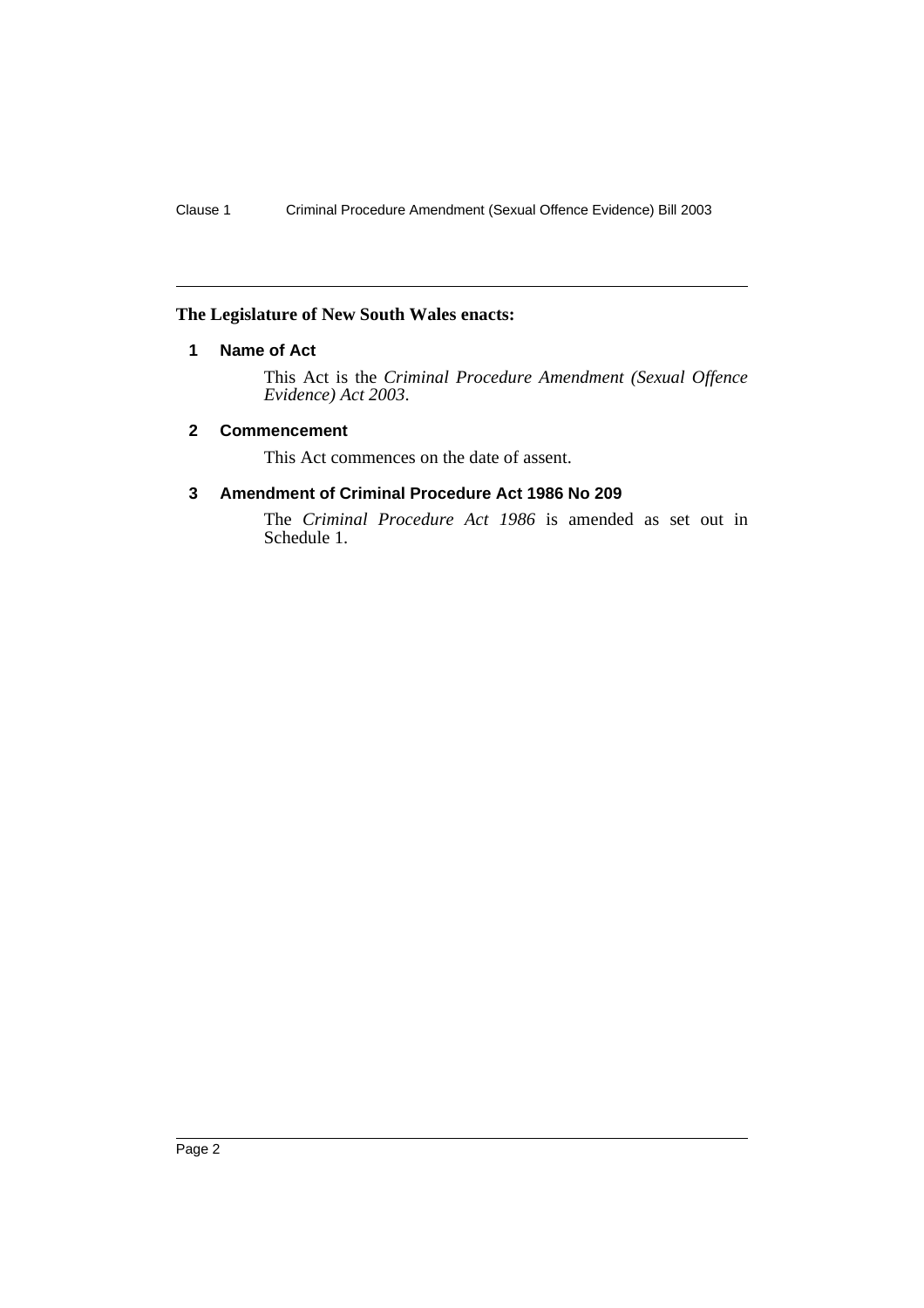Criminal Procedure Amendment (Sexual Offence Evidence) Bill 2003

Amendments **Amendments** Schedule 1

### <span id="page-4-0"></span>**Schedule 1 Amendments**

(Section 3)

#### **[1] Section 294A**

Insert after section 294:

#### **294A Arrangements for complainant in sexual offence proceedings giving evidence when accused person is unrepresented**

- (1) This section applies to sexual offence proceedings during which the accused person is not represented by counsel.
- (2) The complainant cannot be examined in chief, crossexamined or re-examined by the accused person, but may be so examined instead by a person appointed by the court.
- (3) The person appointed by the court is to ask the complainant only the questions that the accused person requests that person to put to the complainant.
- (4) Any such person, when acting in the course of an appointment under this section, must not independently give the accused person legal or other advice.
- (5) The court does not have a discretion to decline to appoint a person under this section, despite anything to the contrary in section 28 of the *Evidence (Children) Act 1997* or any other Act or law.
- (6) This section applies whether or not closed-circuit television facilities or other similar technology (or alternative arrangements) are used by the complainant to give evidence.
- (7) If such a person is appointed in proceedings before a jury, the judge must:
	- (a) inform the jury that it is standard procedure in such cases to appoint the person to put the questions to the complainant, and
	- (b) warn the jury not to draw any inference adverse to the accused person or to give the evidence any greater or lesser weight because of the use of that arrangement.
- (8) This section extends to proceedings instituted before the commencement of this section, including proceedings that have been partly heard.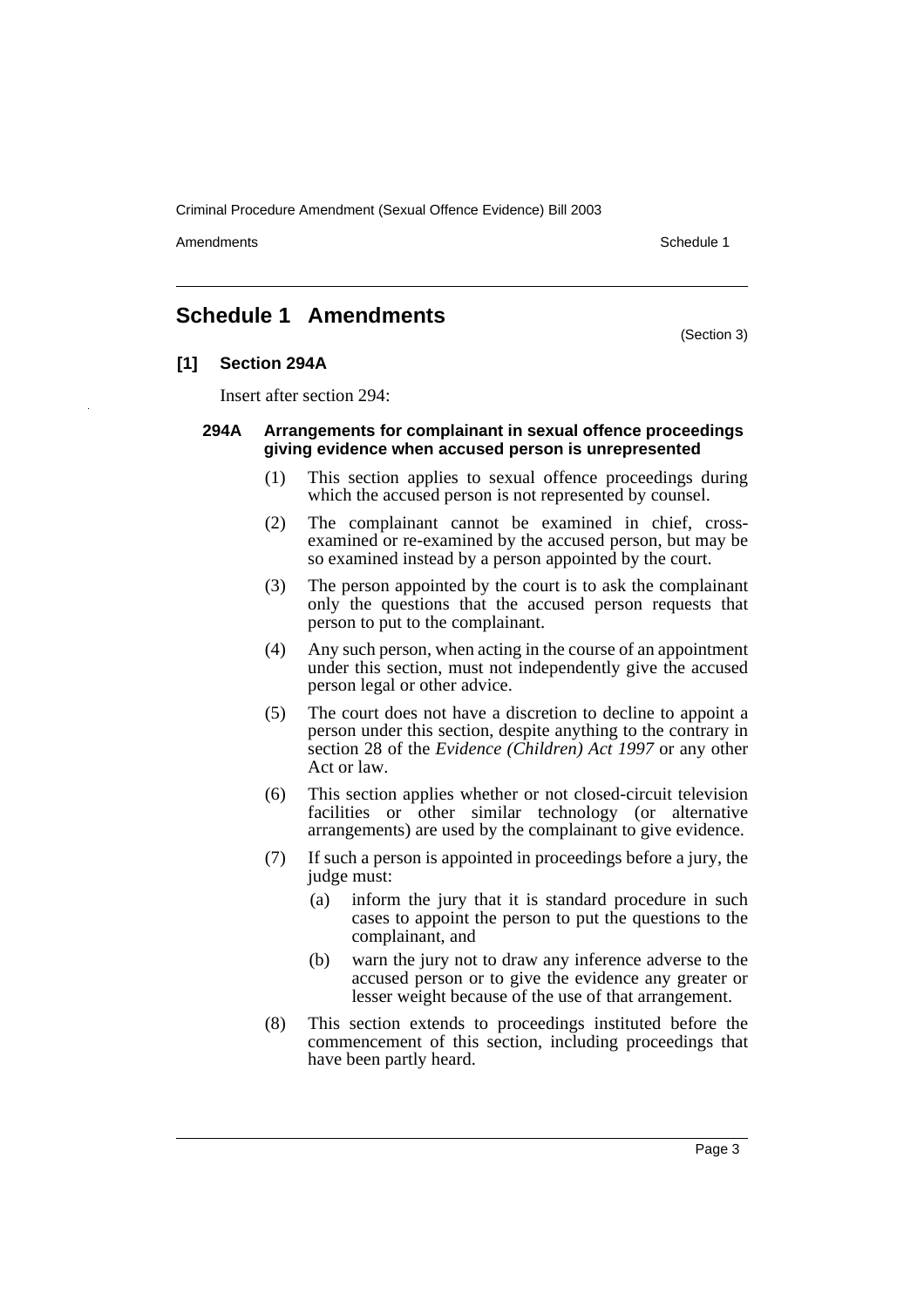Criminal Procedure Amendment (Sexual Offence Evidence) Bill 2003

Schedule 1 Amendments

(9) In this section:

*accused person*, in relation to any proceedings, means the person who stands, or any of the persons who stand, charged in those proceedings with a sexual offence.

*complainant*, in relation to any proceedings, means the person, or any of the persons, on whom a sexual offence with which the accused person stands charged in those proceedings is alleged to have been committed, and includes:

- (a) in relation to an offence under section 91D, 91E or 91F of the *Crimes Act 1900*, the person under the age of 18 years who is alleged to have participated in an act of child prostitution, and
- (b) in relation to an offence under section 91G of the *Crimes Act 1900*, the person under the age of 18 years who is alleged to have been used for pornographic purposes.

*sexual offence* means:

- (a) a prescribed sexual offence, or
- (b) an offence against section 73, 78A, 78B, 80D, 91A, 91B, 91D, 91E, 91F or 91G of the *Crimes Act 1900*, or
- (c) an offence that includes the commission of, or an intention to commit, an offence referred to in paragraph (a) or (b), or
- (d) an offence of attempting, or of conspiracy or incitement, to commit an offence referred to in paragraph (a), (b) or (c).

*sexual offence proceedings* means proceedings in which a person stands charged with a sexual offence, whether the person stands charged with that offence alone or together with any other offence (as an additional or alternative count) and whether or not the person is liable, on the charge, to be found guilty of any other offence.